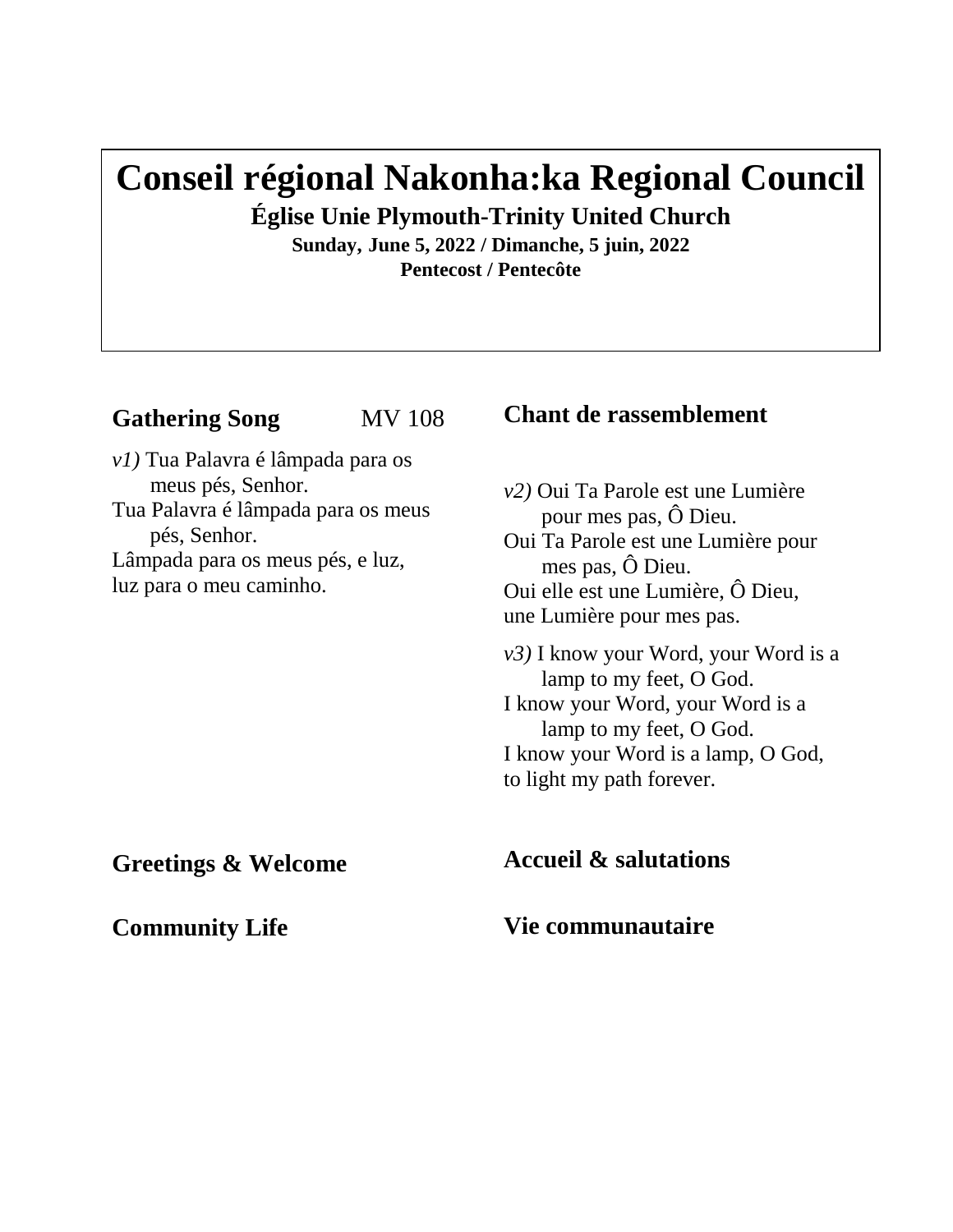# **Acknowledgement of the land**

For thousands of years, First Nations peoples have walked on this land; their relationship with creation is at the centre of their lives and spirituality. At Plymouth-Trinity, we are gathered on the traditional unceded territory of the Abenaki and acknowledge their stewardship of the land throughout the ages.

As we strive to better educate ourselves and work towards reconciliation, we commit to live with respect on this land, and live in peace and friendship with its peoples.

# **Call to worship**

All who are led by the Spirit of God are children of God. For we did not receive a spirit of slavery to fall back into fear, but each and all of us have received a spirit of adoption by which, when we address God, we dare to exclaim, "Abba! Daddy!"

It is that very Spirit bearing witness with our spirit that we are children of God, and if children, then heirs, heirs of God and joint heirs with Christ—if, in fact, we suffer with him so that we may also be glorified with him. Come and let us worship God without fear, knowing Whose beloved children we are !

## **Reconnaissance du territoire**

Des millénaires durant, les peuples des Premières Nations ont marché sur cette terre; leur relation avec la création est au centre de leur vie et de leur spiritualité. À Plymouth-Trinity, nous nous rassemblons sur le territoire traditionnel non cédé des Abénaquis et nous reconnaissons leurs soins à la terre, depuis des temps immémoriaux.

Nous nous efforcerons à mieux nous éduquer ainsi qu'à œuvrer pour la réconciliation ; nous nous engageons aussi à vivre avec respect sur cette terre et à vivre dans la paix et l'amitié avec les êtres qui l'habitent.

# **Appel à l'adoration**

Ceux et celles-là sont enfants de Dieu qui sont conduits par l'Esprit de Dieu : nous n'avons pas reçu un esprit qui nous rende esclaves et nous ramène à la peur, mais un Esprit qui fait de nous des enfants adoptifs et par lequel nous osons dire : Abba, Papa !

Cet Esprit lui-même atteste à notre esprit que nous sommes enfants de Dieu. Enfants, et donc héritiers : héritiers de Dieu, cohéritiers du Christ, puisque, ayant part à ses souffrances, nous aurons part aussi à sa gloire. Venons et adorons comme des enfants adulés, sans peur et sans crainte !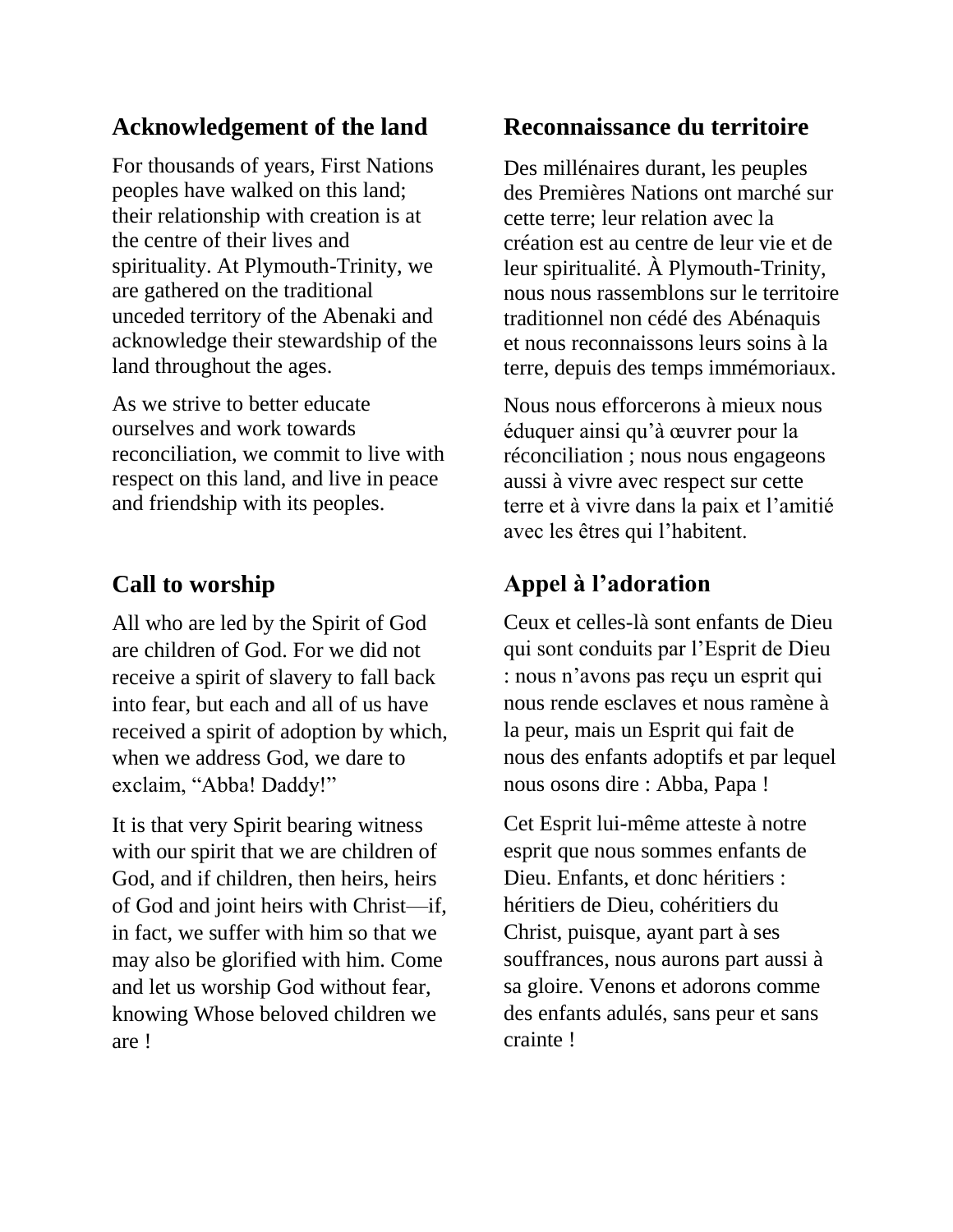# **Opening Hymn** VU 375

*Refrain Spirit, Spirit of gentleness, blow thro' the wilderness calling and free, Spirit, Spirit of restlessness, stir me from placidness,*

*Wind, Wind on the sea.*

*v1)* You moved on the waters, you called to the deep,

then you coaxed up the mountains from the valleys of sleep;

and over the eons you called to each thing:

wake from your slumbers and rise on your wings.

## *Refrain*

*v2)* You swept thro' the desert, you stung with the sand,

and you goaded your people with a law and a land;

and when they were blinded with their idols and lies,

then you spoke thro' your prophets to open their eyes.

## *Refrain*

*v3)* You sang in a stable, you cried from a hill,

then you whispered in silence when the whole world was still;

and down in the city you called once again,

when you blew through your people on the rush of the wind.

# **Cantique** VU 375b

## *Refrain*

*Souffle, vent doux du Saint-Esprit; ta grâce me conduit hors du désert. Souffle, grand vent du Saint-Esprit, secoue notre apathie, vent, vent sur la mer.*

*v1)* Tu touchas la terre Esprit créateur; tu dressas les montagnes, en gloire et splendeur;

à travers les âges, tu crias à tous vents:

« Déployez vos ailes; sortez du néant. »

## *Refrain*

*v2)* Tu choisis un peuple; poussé par ta voix,

il quitta l'esclavage vers une terre et une loi.

Et quand il fut trompé par des illusions,

tu donnas aux prophètes tes saintes visions.

## *Refrain*

*v3)* Tu chantas dans l'étable, tu gémis sur la croix;

tu rompis le silence, par un souffle de joie;

et puis, dans les villes, tu nous envoyas

le vent d'une tempête qui nous ranima.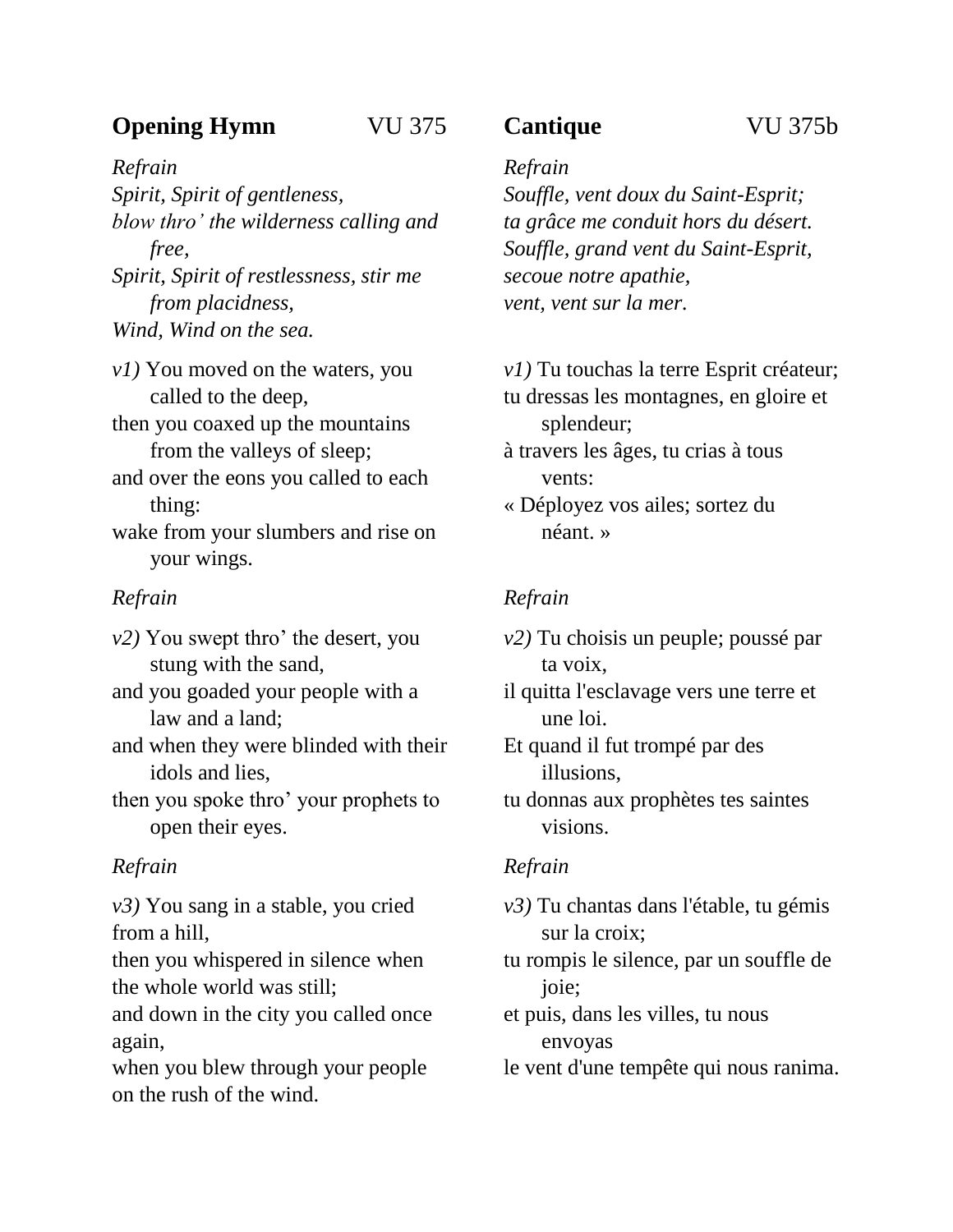#### *Refrain*

| $\nu$ 4) You call from tomorrow, you |
|--------------------------------------|
| break ancient schemes,               |
| from the bondage of sorrow the       |
| captives dream dreams,               |
| our women see visions, our men clear |
| their eyes,                          |
| with bold new decisions your people  |
| arise.                               |
|                                      |

*Refrain*

# **Opening Prayer**

Here we are, coming humbly before the Holy One, on this day, to glorify God's presence and to receive the wisdom of God's teachings through Christ, Jesus.

Here we are, coming on this day, to marvel at the beauties of God's creation, to praise the bounty of God's gifts to us, to welcome God's limitless love and redeeming grace and to feel the Holy Spirit quicken within us.

*- Barbara Johns, Queenswood U.C., Orleans, Ont. Gathering, Pentecost 2 2021. Used with permission.*

## *Refrain*

| $v4$ ) Esprit, tu écrases l'ancien   |
|--------------------------------------|
| désespoir;                           |
| tu dévoiles à l'esclave le chemin de |
| l'espoir.                            |
| Les femmes, les hommes reçoivent tes |
| visions;                             |
| ton peuple se lève, avec décision.   |

*Refrain*

# **Prière d'Ouverture**

Nous voici, aujourd'hui, devant le Dieu saint, en toute humilité : pour rendre gloire à la divine présence, pour recevoir du Christ la sagesse des enseignements divins.

Nous voici, aujourd'hui, pour nous émerveiller des beautés de la création de Dieu, Sa libéralité à notre égard, accueillir Son amour infini, accepter sa grâce rédemptrice, et ressentir en nous les élans du Saint-Esprit.

*- traduction et adaptation : D. Fortin / Mif*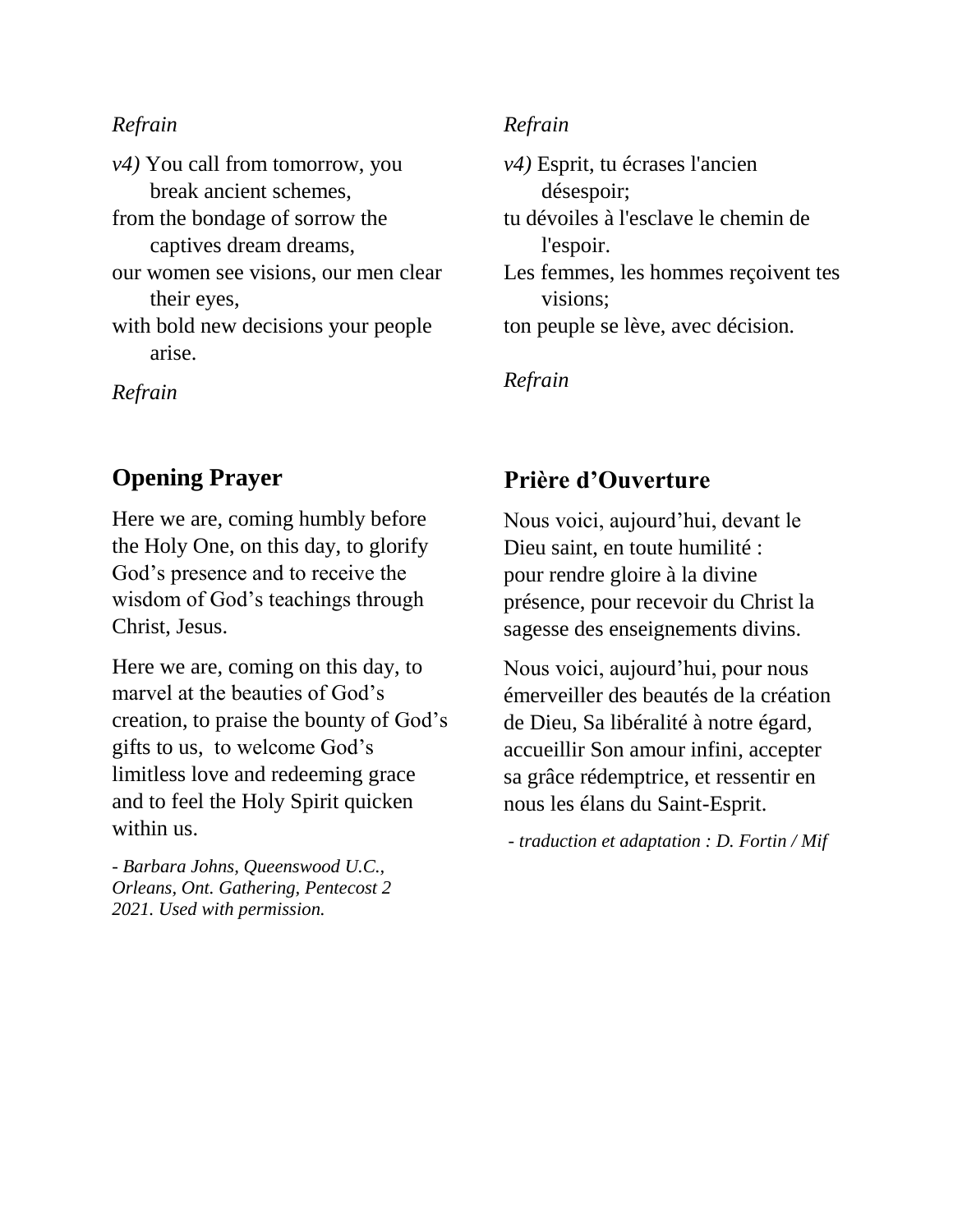# **Hymn** VU 577/ 575

*v1)* I've got peace like a river, I've got peace like a river, I've got peace like a river in-a my soul. I've got peace like a river, I've got peace like a river, I've got peace like a river in-a my soul. *v2)* I've got joy like a fountain, I've got joy like a fountain, I've got joy like a fountain in-a my soul. I've got joy like a fountain, I've got joy like a fountain, I've got joy like a fountain in-a my soul. *v3)* I've got love like an ocean, I've got love like an ocean, I've got love like an ocean in-a my soul. I've got love like an ocean, I've got love like an ocean, I've got love like an ocean in-a my soul.

# **Illumination Prayer**

Living God, in hopeful prayer, we ask that you open our spirits, our minds, and our hearts.

We will then listen with all of our senses for your life-giving message in scripture today. Amen.

> *- Kate Gregory, while at Belwood-Metz P.C., Belwood, Ont.*

*v1)* I'm gonna live so God can use me anywhere, Lord, anytime! I'm gonna live so God can use me anywhere, Lord, anytime!

*v2)* I'm gonna work so God can use me anywhere, Lord, anytime! I'm gonna work so God can use me anywhere, Lord, anytime!

*v3)* I'm gonna pray so God can use me anywhere, Lord, anytime! I'm gonna pray so God can use me anywhere, Lord, anytime!

*v4)* I'm gonna sing so God can use me anywhere, Lord, anytime! I'm gonna sing so God can use me anywhere, Lord, anytime!

# **Prière d'Illumination**

Dieu de vie, avec espérance nous te prions d'ouvrir nos âmes, nos esprits et nos cœurs.

Et nous accueillerons de tous nos sens ton message de vie proclamé dans l'Écriture de ce jour. Amen.

*- traduction et adaptation : D. Fortin / MiF*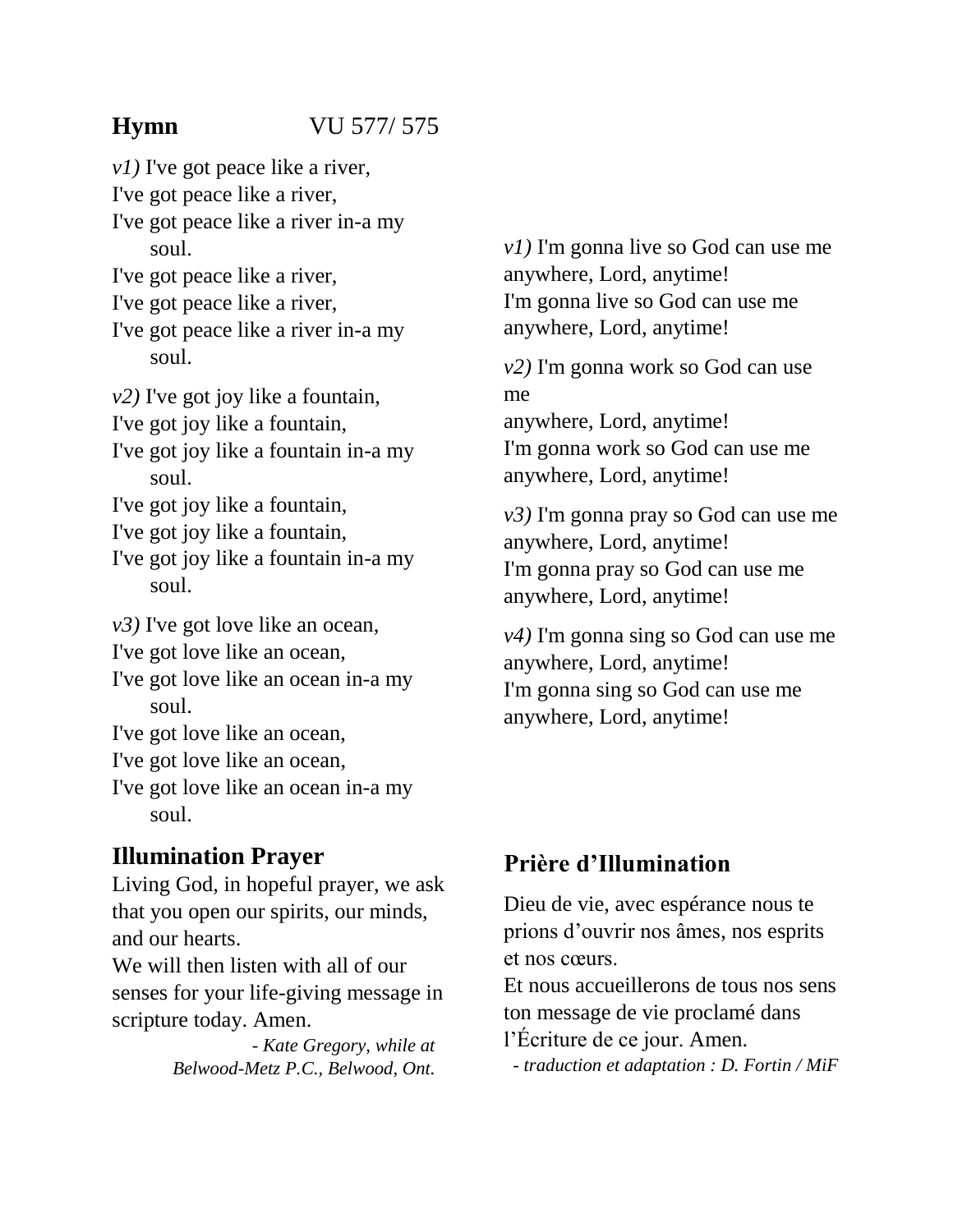## **Scripture reading**

*John 14: 8-17, 25-27*

Philip said to Jesus, "Lord, show us the Father, and we will be satisfied."

Jesus said to him, "Have I been with you all this time, Philip, and you still do not know me? Whoever has seen me has seen the Father. How can you say, 'Show us the Father'? Do you not believe that I am in the Father and the Father is in me? The words that I say to you I do not speak on my own; but the Father who dwells in me does his works.

Believe me that I am in the Father and the Father is in me; but if you do not, then believe me because of the works themselves. Very truly, I tell you, the one who believes in me will also do the works that I do and, in fact, will do greater works than these, because I am going to the Father. I will do whatever you ask in my name, so that the Father may be glorified in the Son. If in my name you ask me for anything, I will do it.

## **Lecture de la Bible**

*Jean 14: 8-17, 25-27*

Philippe dit à Jésus : « Seigneur, montre-nous le Père et cela nous suffit. »

Jésus lui dit : « Je suis avec vous depuis si longtemps, et cependant, Philippe, tu ne m'as pas reconnu ! Celui qui m'a vu a vu le Père. Pourquoi dis-tu : "Montre-nous le Père" ? Ne crois-tu pas que je suis dans le Père et que le Père est en moi? Les paroles que je vous dis, je ne les dis pas de moi-même ! Au contraire, c'est le Père qui, demeurant en moi, accomplit ses propres œuvres.

Croyez-moi, je suis dans le Père, et le Père est en moi ; et si vous ne croyez pas ma parole, croyez du moins à cause de ces œuvres. En vérité, en vérité, je vous le dis, celui qui croit en moi fera lui aussi les œuvres que je fais ; il en fera même de plus grandes, parce que je vais au Père. Tout ce que vous demanderez en mon nom, je le ferai, de sorte que le Père soit glorifié dans le Fils. Si vous me demandez quelque chose en mon nom, je le ferai.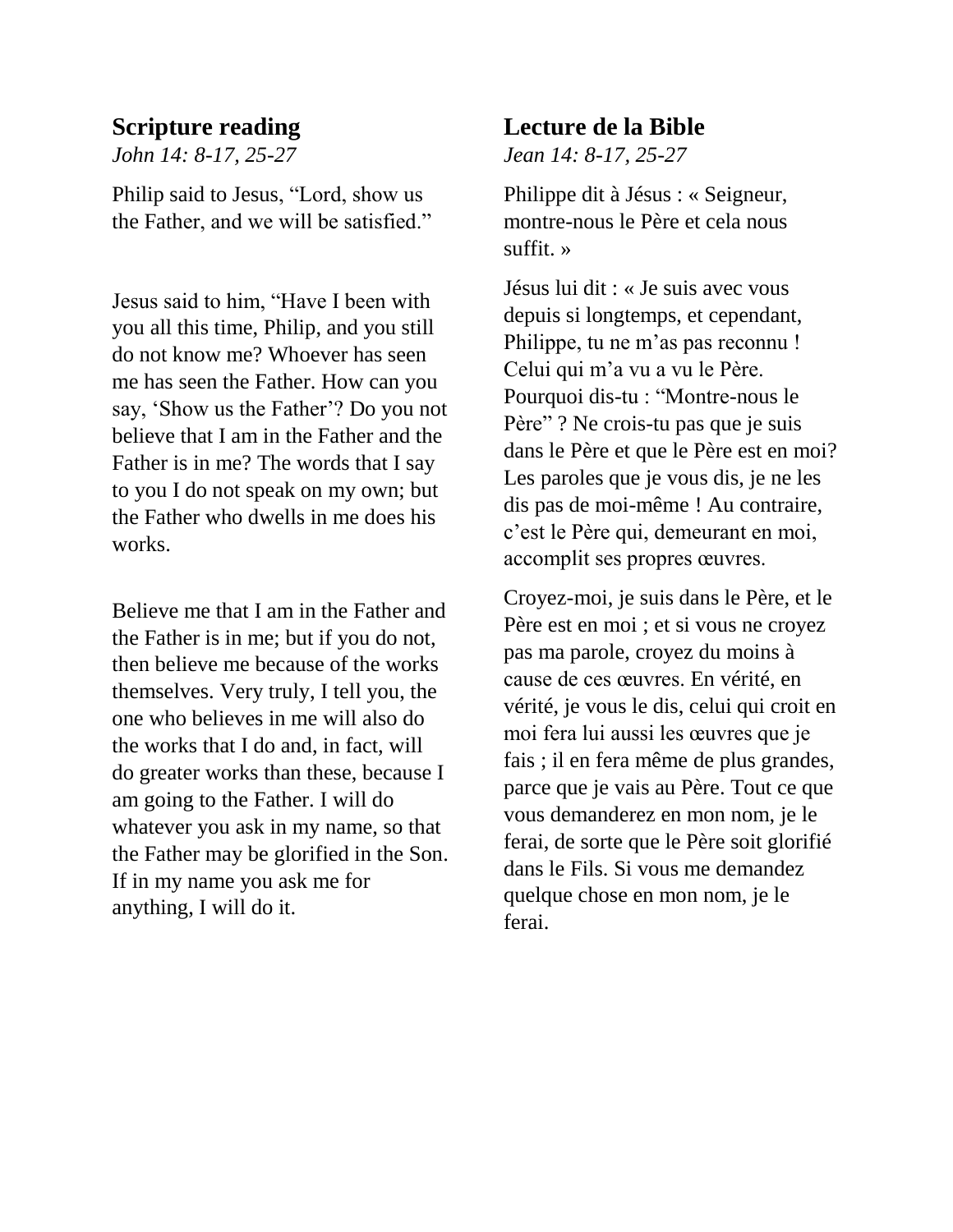"If you love me, you will keep my commandments. And I will ask the Father, and he will give you another Advocate, to be with you forever. This is the Spirit of truth, whom the world cannot receive, because it neither sees him nor knows him. You know him, because he abides with you, and he will be in you. . . .

"I have said these things to you while I am still with you. But the Advocate, the Holy Spirit, whom the Father will send in my name, will teach you everything, and remind you of all that I have said to you.

Peace I leave with you; my peace I give to you. I do not give to you as the world gives. Do not let your hearts be troubled, and do not let them be afraid.

« Si vous m'aimez, vous vous appliquerez à observer mes commandements ; moi, je prierai le Père : il vous donnera un autre Paraclet qui restera avec vous pour toujours. C'est lui l'Esprit de vérité, celui que le monde est incapable d'accueillir parce qu'il ne le voit pas et qu'il ne le connaît pas. Vous, vous le connaissez, car il demeure auprès de vous et il est en vous. . . .

Je vous ai dit ces choses tandis que je demeurais auprès de vous ; le Paraclet, l'Esprit Saint que le Père enverra en mon nom, vous enseignera toutes choses et vous fera ressouvenir de tout ce que je vous ai dit.

Je vous laisse la paix, je vous donne ma paix. Ce n'est pas à la manière du monde que je vous la donne. Que votre cœur cesse de se troubler et de craindre.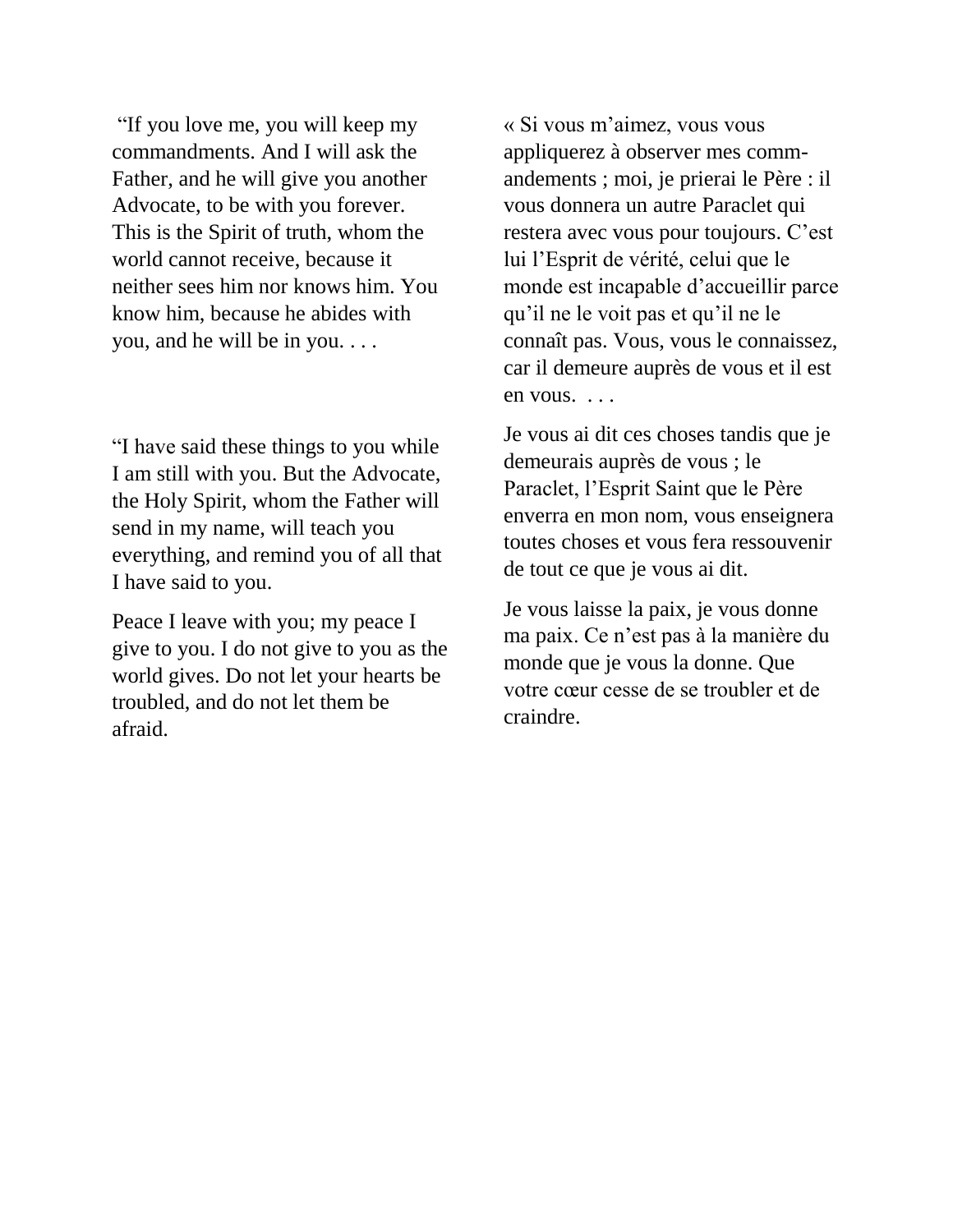# **Hymn** VU 582

*v1)* There's a spirit in the air, telling Christians everywhere: "Praise the love that Christ revealed, living, working in our world."

*v2)* Lose your shyness, find your tongue,

tell the world what God has done: God in Christ has come to stay. Live tomorrow's life today!

*v3)* When believers break the bread, when a hungry child is fed, praise the love that Christ revealed, living, working, in our world.

*v4)* Still the Spirit gives us light, seeing wrong and setting right: God in Christ has come to stay. Live tomorrow's life today!

## *Acts 2: 1-12*

When the day of Pentecost had come, they were all together in one place. And suddenly from heaven there came a sound like the rush of a violent wind, and it filled the entire house where they were sitting. Divided tongues, as of fire, appeared among them, and a tongue rested on each of them. All of them were filled with the Holy Spirit and began to speak in other languages, as the Spirit gave them ability.

*v5)* When a stranger's not alone, where the homeless find a home, praise the love that Christ revealed, living, working, in our world.

*v6)* May the Spirit fill our praise, guide our thoughts and change our ways.

God in Christ has come to stay, live tomorrow's life today.

*v7)* There's a Spirit in the air, calling people everywhere: praise the love that Christ revealed, living, working, in our world.

# *Actes 2: 1-12*

Quand le jour de la Pentecôte arriva, ils se trouvaient réunis tous ensemble. Tout à coup il y eut un bruit qui venait du ciel comme le souffle d'un violent coup de vent : la maison où ils se tenaient en fut toute remplie ; alors leur apparurent comme des langues de feu qui se partageaient et il s'en posa sur chacun d'eux. Ils furent tous remplis d'Esprit Saint et se mirent à parler d'autres langues, comme l'Esprit leur donnait de s'exprimer.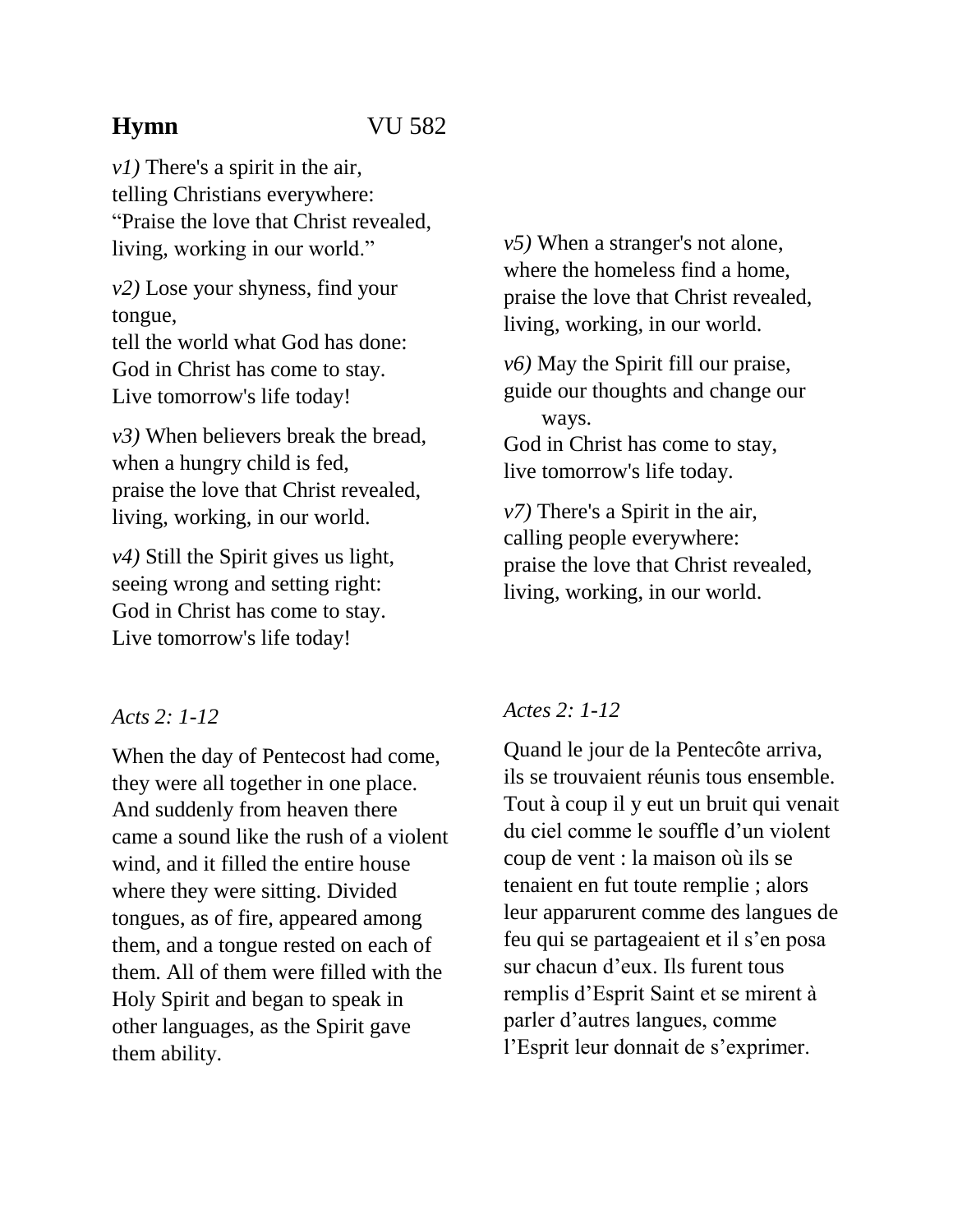Now there were devout Jews from every nation under heaven living in Jerusalem. And at this sound the crowd gathered and was bewildered, because each one heard them speaking in the native language of each. Amazed and astonished, they asked, "Are not all these who are speaking Galileans? And how is it that we hear, each of us, in our own native language? Parthians, Medes, Elamites, and residents of Mesopotamia, Judea and Cappadocia, Pontus and Asia, Phrygia and Pamphylia, Egypt and the parts of Libya belonging to Cyrene, and visitors from Rome, both Jews and proselytes, Cretans and Arabs—in our own languages we hear them speaking about God's deeds of power."

All were amazed and perplexed, saying to one another, "What does this mean?"

*The Word of God, for the people of God.*

*We give thanks to God.*

Or, à Jérusalem, résidaient des Juifs pieux, venus de toutes les nations qui sont sous le ciel. A la rumeur qui se répandait, la foule se rassembla et se trouvait en plein désarroi, car chacun les entendait parler sa propre langue. Déconcertés, émerveillés, ils disaient : « Tous ces gens qui parlent ne sont-ils pas des Galiléens ? Comment se fait-il que chacun de nous les entende dans sa langue maternelle ? Parthes, Mèdes et Elamites, habitants de la Mésopotamie, de la Judée et de la Cappadoce, du Pont et de l'Asie, de la Phrygie et de la Pamphylie, de l'Egypte et de la Libye cyrénaïque, ceux de Rome en résidence ici, tous, tant Juifs que prosélytes, Crétois et Arabes, nous les entendons annoncer dans nos langues les merveilles de Dieu. »

Ils étaient tous déconcertés, et dans leur perplexité ils se disaient les uns aux autres : « Qu'est-ce que cela veut dire ? »

*La Parole de Dieu, pour le Peuple de Dieu!*

*Nous rendons grâce à Dieu.*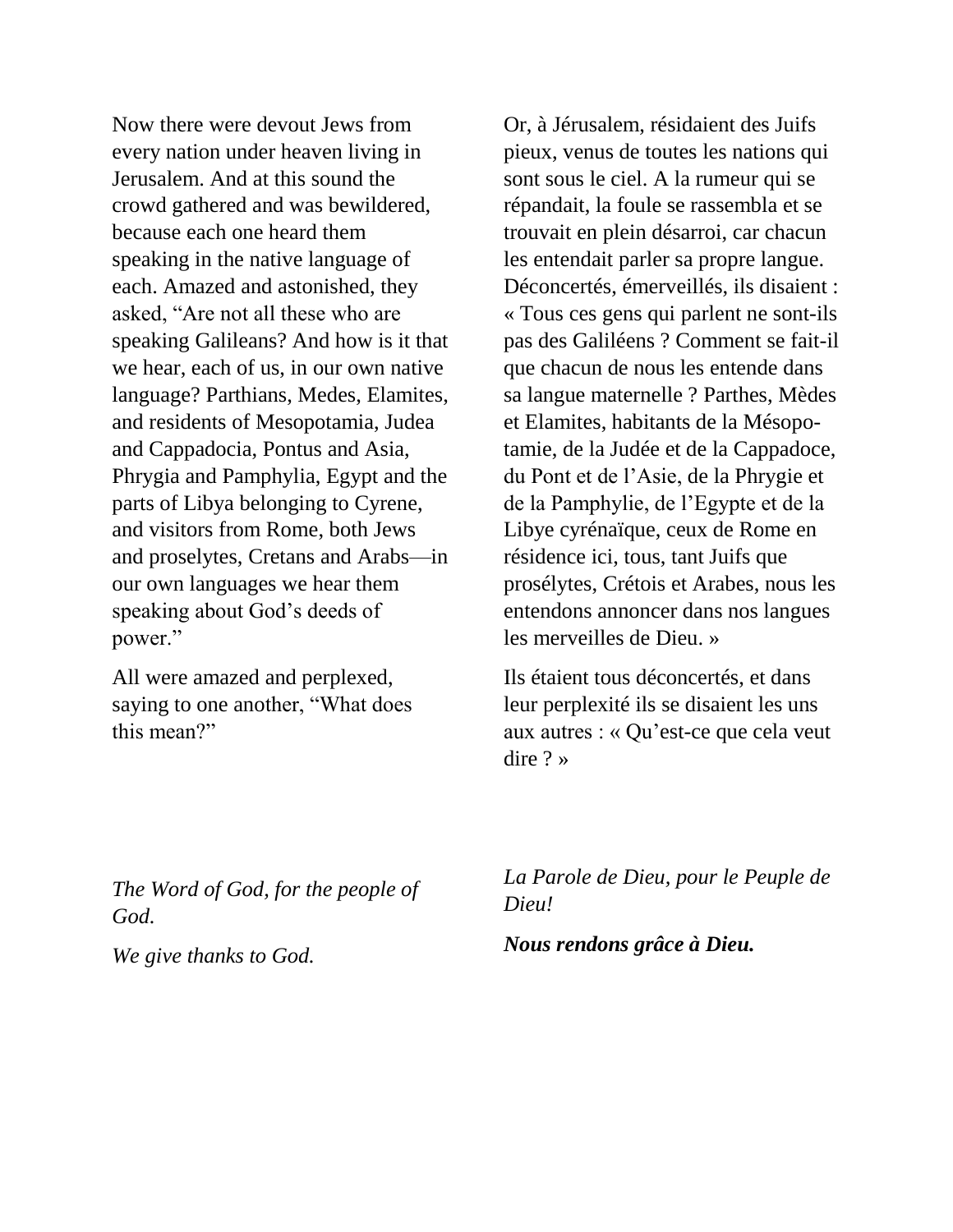## **Children's Time**

**Message : … Abiding with us, … living inside of us**

## **L'heure des enfants**

**Message : … Auprès de nous … et en nous**

**Cantique** NVU 96

*Refrain Comme un souffle fragile, ta Parole se donne; comme un vase d'argile, ton amour nous façonne.*

*v1)* Ta parole est murmure comme un secret d'amour, ta parole est blessure qui nous ouvre le jour.

*Refrain*

*v2)* Ta parole est naissance comme on sort de prison, ta parole est semence qui promet la moisson.

### *Refrain*

*v3)* Ta parole est partage comme on coupe du pain, ta parole est passage qui nous dit un chemin.

*Refrain*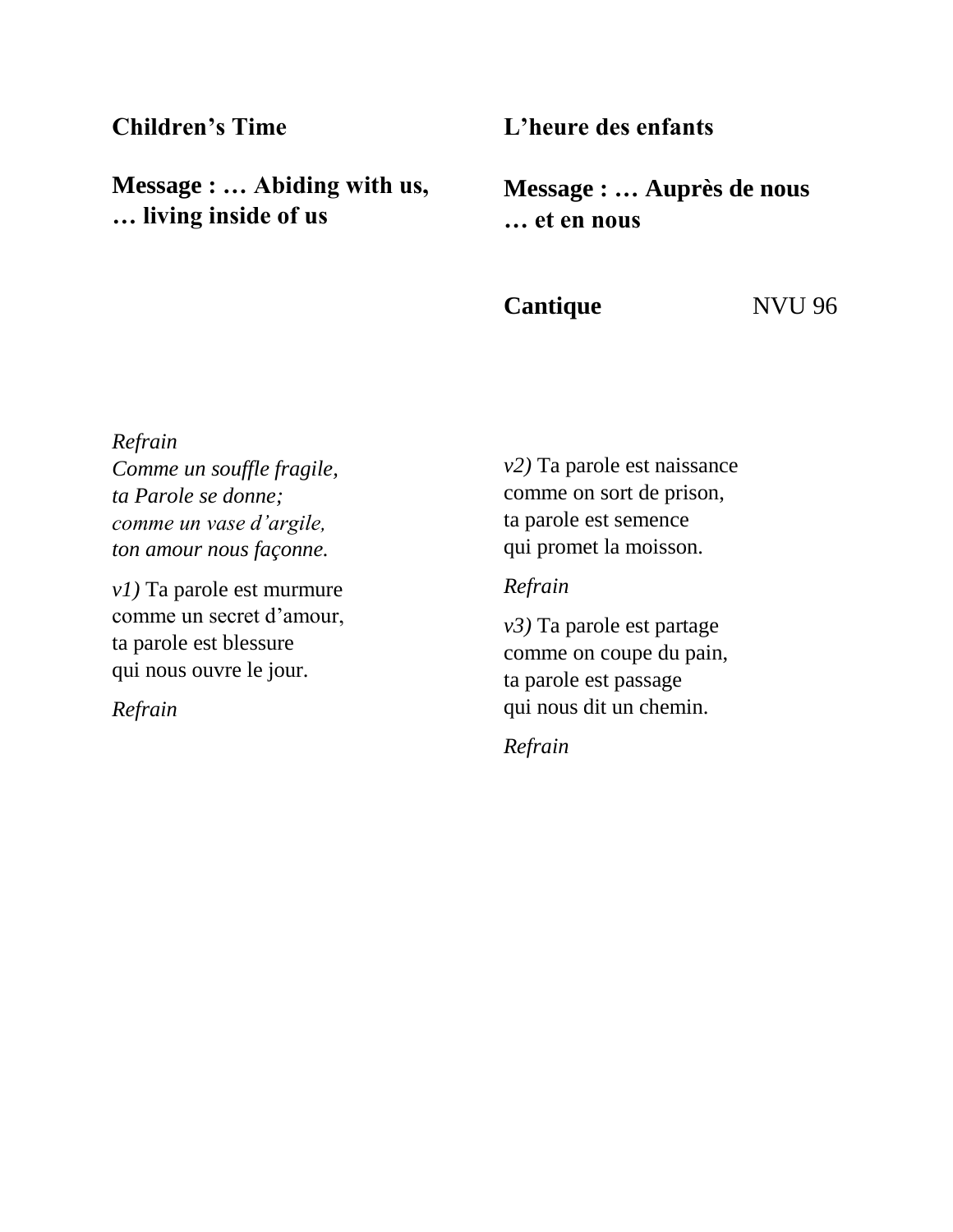# **The Lord's Supper**

God is with you. **And also with you.** Lift up your hearts. **We lift our hearts in prayer.** Let us give thanks to God.

## **It is good to give God thanks and praise.**

Here are our gifts, O God. As the saints before us, so we live by the faith that is ours as fully as we can.

And we share the gifts you have given us, for the good of all, for the good of all creation.

Receive these gifts, bless them, use them and use us to be your presence everywhere. We pray in the name of Jesus. Amen.

 *- Bob Root, Peterborough, Ont.*

# **Preface**

Indeed, you are worthy of praise.

Through Christ whom you raised from the dead, we also have Life. Our faith and hope are in you, O God.

Therefore, with all that exists, seen and unseen, and with all the faithful of every time and place, we join in this hymn of praise and thanksgiving:

 *v1)* Santo, santo, santo. Mi corazón te adora! Mi corazón te sabe decir; Santo eres Dios!

# **La Sainte-Cène**

Le Seigneur est avec vous. **Le Seigneur est aussi avec toi.** Élevons nos cœurs. **Nous élevons nos cœurs dans la prière.** Grâces soient rendues à Dieu. **Il est bon de louer et de remercier Dieu.** Voici nos offrandes, ô Dieu. A l'instar des saintes et saints qui nous ont précédé.es, nous vivons par la foi qui est nôtre autant que possible.

De même, nous partageons tes dons pour le bien de tout le monde, de toute la création.

Accepte ces offrandes, bénis-les, prends-les et prends-nous pour servir à être ta présence, en tout et partout. Nous prions au nom de Jésus. Amen.  *- traduction et adaptation : D. Fortin / Mif*

# **Préface**

En vérité, tu es digne de louange. Par Christ, que tu as ramené des morts, nous aussi avons accès à la Vie. Notre foi et notre espérance sont en toi.

Ainsi, avec tout ce qui existe dans le monde visible et invisible, et avec les fidèles de tous les temps et de tous les lieux, nous entonnons cet hymne de louange et de gratitude :

 *v2)* Holy, holy, holy,

my heart, my heart adores!

 My heart is glad to say the words: You are holy, God!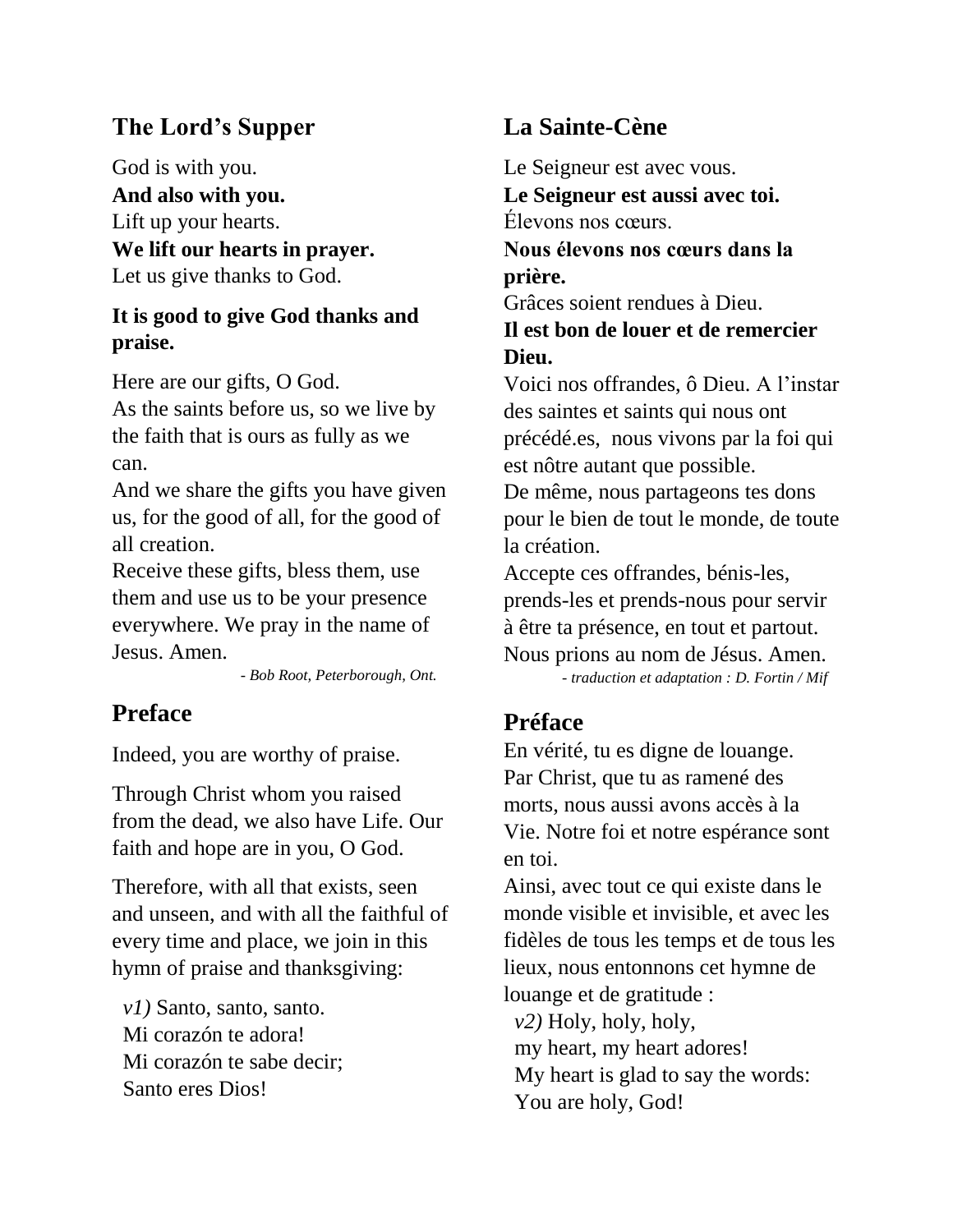# **Institution**

According to the Scriptures, Jesus took a loaf of bread, gave you thanks, broke it, and said, 'Take and eat; whenever you do this, do this in remembrance of me.'

The bread which we break is the communion of the body of Christ.

Let us take and eat.

Likewise, after supper, he took the cup, saying, 'This is the new covenant; do this in remembrance of me.'

The cup of blessing for which we give thanks is the communion in the new covenant by Christ Jesus.

Let us take and drink.

# **Post communion prayer**

May what we have received in the bread and juice today allow us to truly live:

live as people of community in Christ, live as people of faith, live as people of sacrifice, live as people of selfgiving love.

We then dare say together :

# **Institution**

Selon les écritures, Jésus prit du pain, rendit grâces, le rompit et dit : « Prenez et mangez; chaque fois que vous ferez cela, faites-le en mémoire de moi. »

Le pain que nous rompons est la communion au corps du Christ.

Prenons et mangeons.

De même, après le souper, il prit la coupe, et dit : « Ceci est la nouvelle alliance; faites-ceci en mémoire de moi.»

La coupe de bénédiction pour laquelle nous rendons grâce est la communion dans la nouvelle alliance par Jésus.

Prenons et buvons.

# **Prière après la communion**

Que ces éléments de pain et de raisins, la communion de ce jour, nous permettent de vivre avec authenticité :

vivre comme gens de communauté, dans le Christ, vivre comme gens de foi, vivre comme gens de sacrifice, vivre comme gens s'offrant ellesmêmes par amour. Nous osons donc dire ensemble,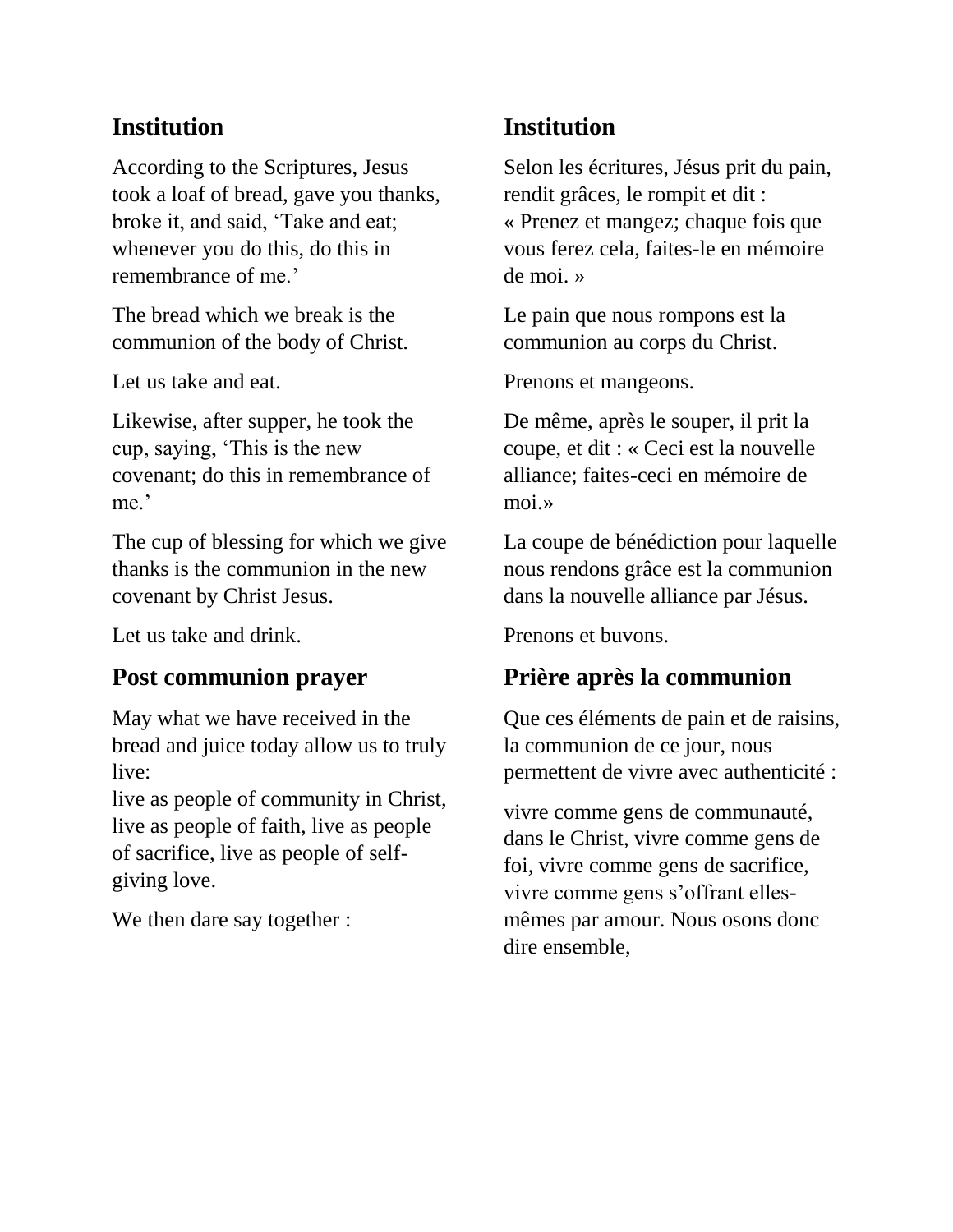**Our Father, who art in heaven, hallowed be thy name, thy kingdom come, thy will be done, on earth as it is in heaven. Give us this day our daily bread,**

**And forgive us our trespasses, as we forgive those who trespass against us.**

**And lead us not into temptation, but deliver us from evil: For thine is the kingdom, the power, and the glory forever and ever. Amen.**

*- Gord Dunbar, Kincardine P.C., Kincardine, Ont.*

**Notre Père qui es aux cieux, que ton nom soit sanctifié, que ton règne vienne, que ta volonté soit faite sur la terre comme au ciel. Donne-nous aujourd'hui notre pain de ce jour. Pardonne-nous nos offenses comme nous pardonnons aussi à ceux qui nous ont offensés.** 

**Et ne nous soumets pas à la tentation, mais délivre-nous du mal. Car c'est à toi qu'appartiennent le règne, la puissance et la gloire, aux siècles des siècles. Amen.**

**Hymn** VU 578

*v1)* As a fire is meant for burning with a bright and warming flame, so the church is meant for mission, giving glory to God's name. Not to preach our creeds or customs, but to build a bridge of care, we join hands across the nations, finding neighbours everywhere.

*v2)* We are learners; we are teachers; we are pilgrims on the way. We are seekers; we are givers; we are vessels made of clay. By our gentle, loving actions, we would show that Christ is light. In a humble, listening Spirit, we would live to God's delight.

*v3)* As a green bud in the springtime is a sign of life renewed, so may we be signs of oneness mid earth's peoples, many-hued. As a rainbow lights the heavens when a storm is past and gone, may our lives reflect the radiance of God's new and glorious dawn.